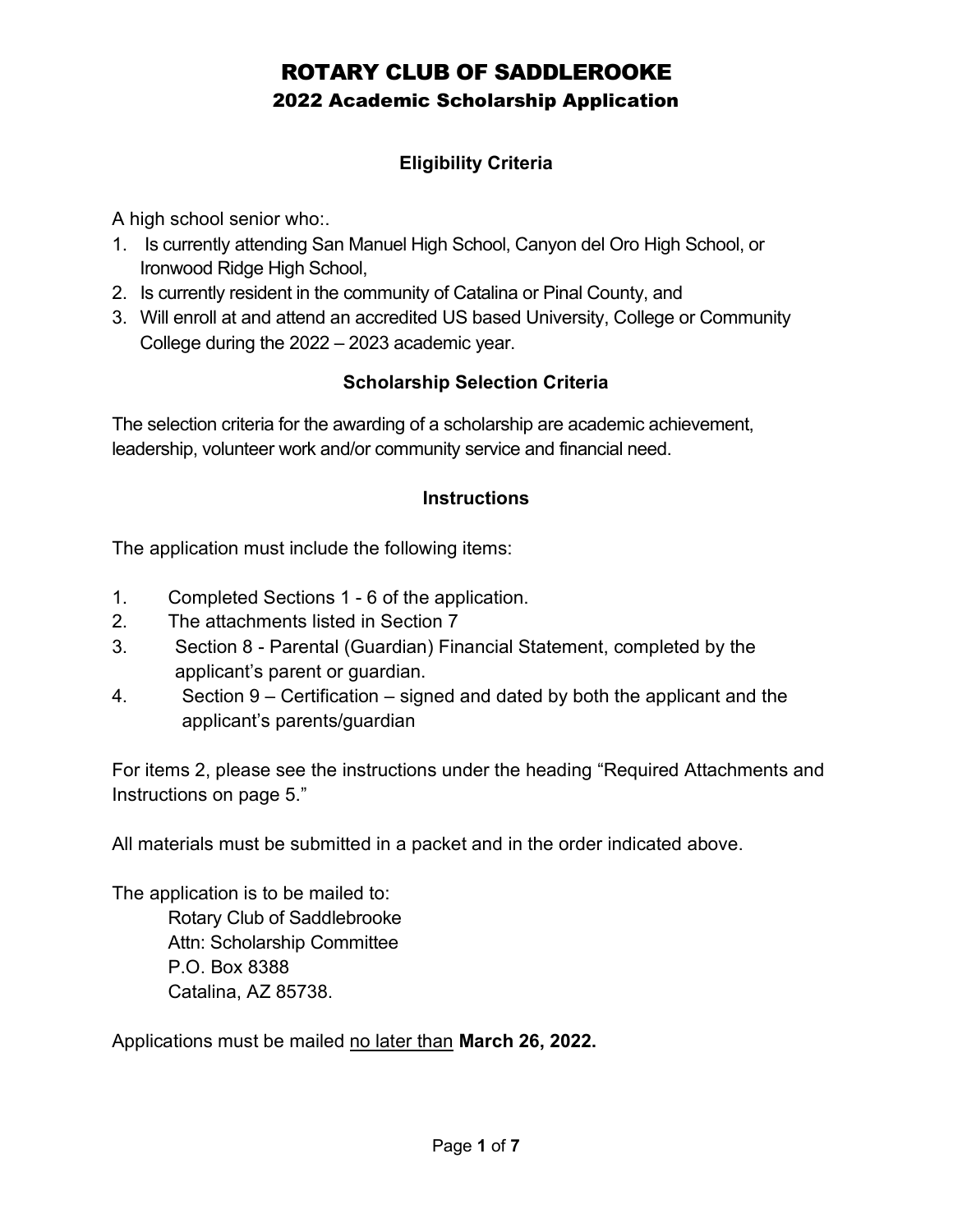# ROTARY CLUB OF SADDLEROOKE

2022 Academic Scholarship Application

| <b>SECTION 1</b>                  | <b>APPLICANT INFORMATION</b>                                                                                                                                                                                                   |                                                                                                                       |                       |
|-----------------------------------|--------------------------------------------------------------------------------------------------------------------------------------------------------------------------------------------------------------------------------|-----------------------------------------------------------------------------------------------------------------------|-----------------------|
|                                   |                                                                                                                                                                                                                                |                                                                                                                       |                       |
|                                   | Last                                                                                                                                                                                                                           | First                                                                                                                 | Middle                |
|                                   |                                                                                                                                                                                                                                |                                                                                                                       |                       |
|                                   |                                                                                                                                                                                                                                | <b>Street</b>                                                                                                         |                       |
| City                              | County                                                                                                                                                                                                                         | State                                                                                                                 | Zip Code              |
|                                   | Mailing Address (If Different from Residence)                                                                                                                                                                                  |                                                                                                                       |                       |
|                                   | <b>Street or PO Box</b>                                                                                                                                                                                                        |                                                                                                                       |                       |
| City                              | County                                                                                                                                                                                                                         |                                                                                                                       | State <b>Zip Code</b> |
|                                   |                                                                                                                                                                                                                                |                                                                                                                       |                       |
|                                   | Primary                                                                                                                                                                                                                        | Alternate                                                                                                             |                       |
|                                   |                                                                                                                                                                                                                                |                                                                                                                       |                       |
|                                   |                                                                                                                                                                                                                                |                                                                                                                       |                       |
| Parents (Guardian) Name: ________ |                                                                                                                                                                                                                                |                                                                                                                       |                       |
|                                   | Last                                                                                                                                                                                                                           | First                                                                                                                 | Middle                |
|                                   | High School: New York School: New York School: New York School: New York School: New York School: New York School: New York School: New York School: New York School: New York School: New York School: New York School: New Y |                                                                                                                       |                       |
|                                   | Expected Graduation Date: _____/_____/__________<br>MM DD YYYY                                                                                                                                                                 |                                                                                                                       |                       |
|                                   | Which Universities/Colleges/Community Colleges have you/will you apply to:                                                                                                                                                     |                                                                                                                       |                       |
|                                   |                                                                                                                                                                                                                                |                                                                                                                       |                       |
|                                   |                                                                                                                                                                                                                                |                                                                                                                       |                       |
|                                   |                                                                                                                                                                                                                                |                                                                                                                       |                       |
|                                   |                                                                                                                                                                                                                                | <u> 1989 - Johann John Stone, mars eta industrial eta industrial eta industrial eta industrial eta industrial eta</u> |                       |
|                                   |                                                                                                                                                                                                                                |                                                                                                                       |                       |
|                                   |                                                                                                                                                                                                                                |                                                                                                                       |                       |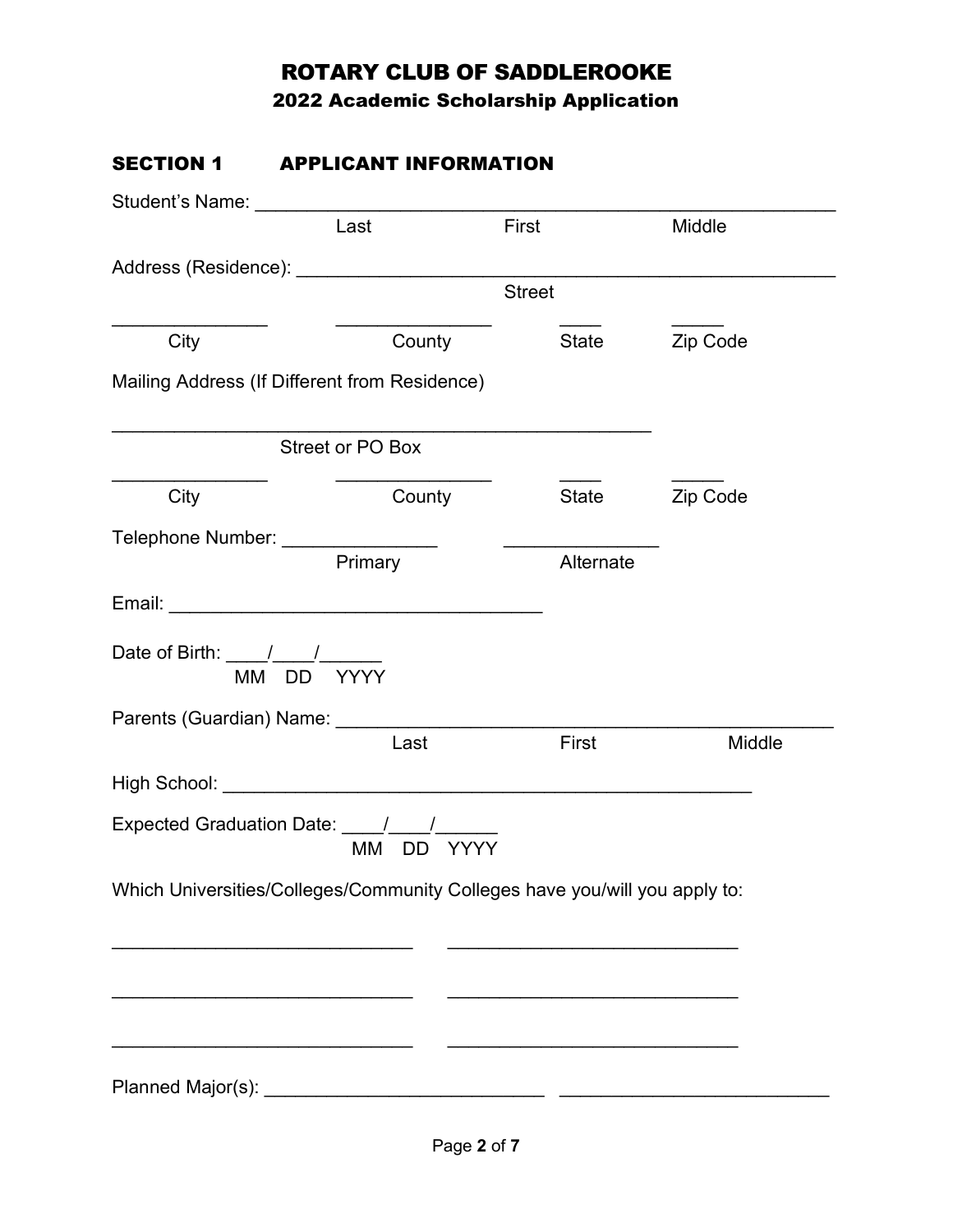### SECTION 2 LEADERSHIP Roles

List leadership roles during the last four years. (Use a separate sheet if additional space is needed.)

**Organization** Leadership Position(s) Year (s)  $(9 - 12)$  Responsibilities

## SECTION 3 EXTRACURRICULAR ACTIVITIES

List extracurricular activities during the last four years. (Use a separate sheet if additional space is needed.)

Extracurricular Activity  $\frac{Year(9-12)}{1}$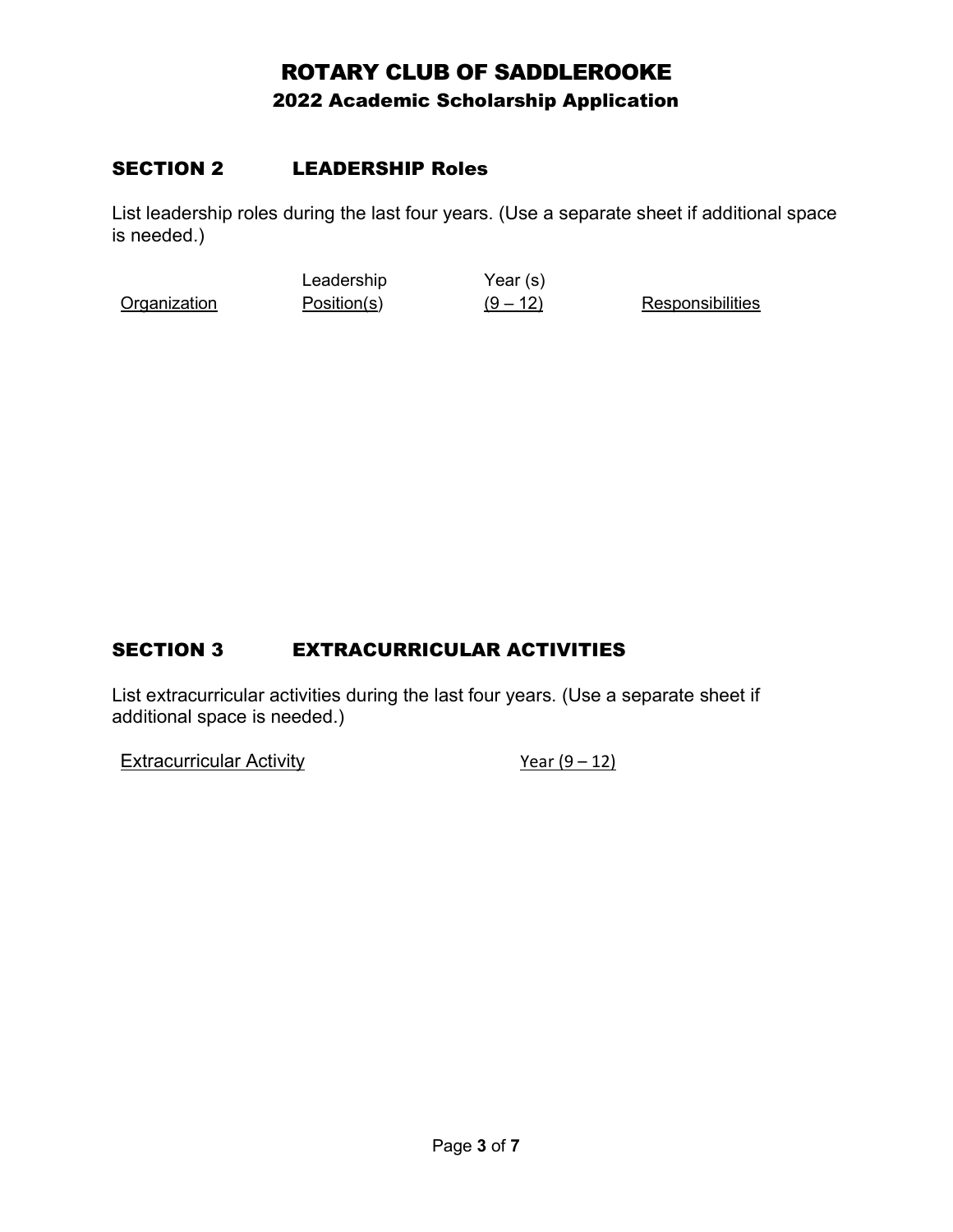### SECTION 4 HONORS AND AWARDS Roles

List scholastic, extracurricular and civic awards and honors received during the last four years. (Use a separate sheet if additional space is needed.)

Award/Honor Awarded By When Awarded Purpose and Why Received/How Earned

## SECTION 5 VOLUNTEER WORK AND COMMUNITY SERVICE

List volunteer work or community service you performed without pay over the last three years. (Use a separate sheet if additional space is needed.)

Agency or **Organization**  Dates of **Participation**  Total Hours of

Service Type of Work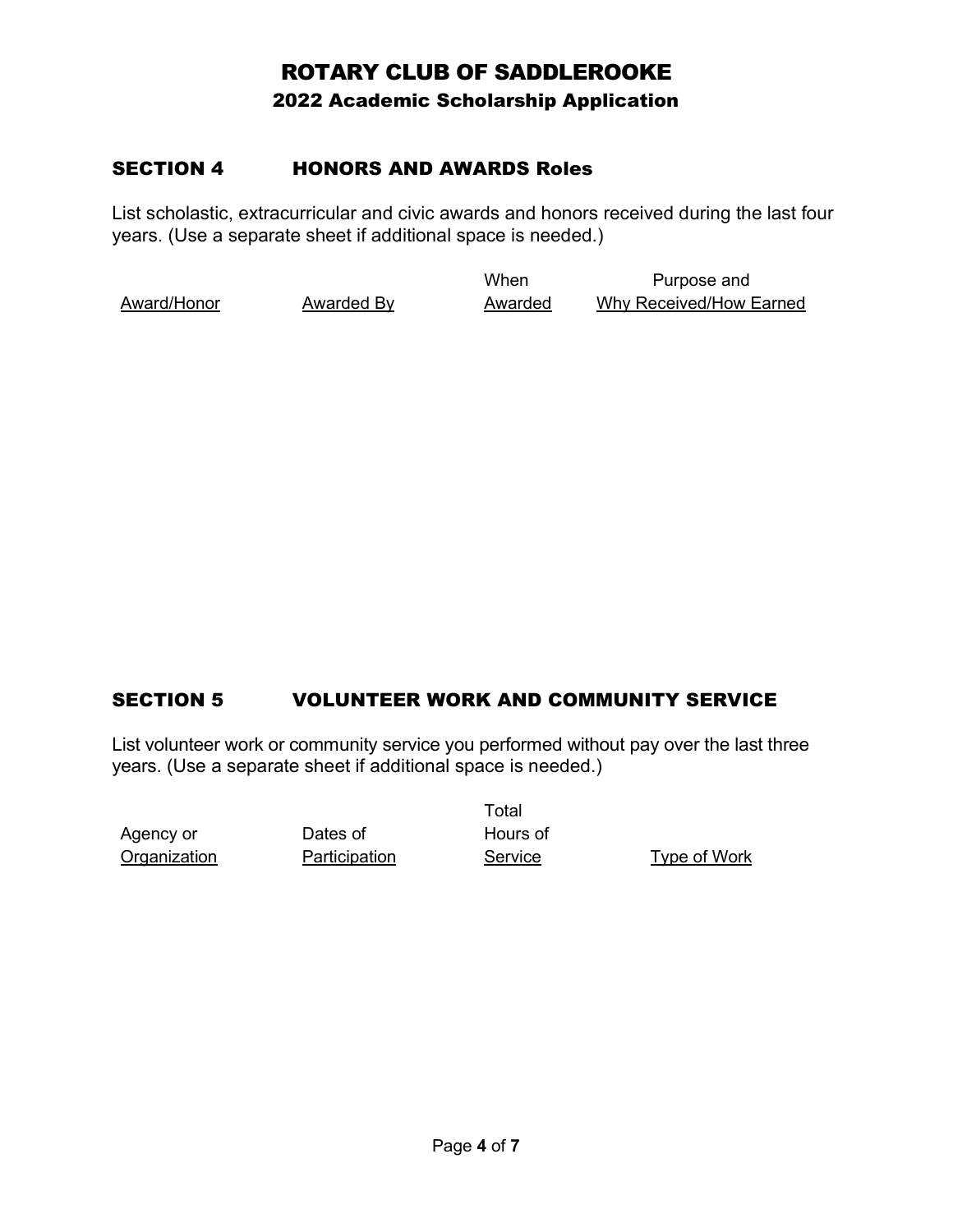### SECTION 6 EMPLOYMENT

List jobs held over the last three years. (Use a separate sheet if additional space is needed.)

Employer

Dates of Employment **Hours** per

Week Type of Work

## SECTION 7 REQUIRED ATTACHMENTS AND INSTRUCTIONS

The following documents are required to be submitted with the application.

1. Essay

Prepare an essay of 500 words or less on a topic of your choice. At the bottom of the essay, you must state in writing that the essay is your original work, and then sign and date.

- 2. Letters of Recommendation Two letters of recommendation - one from one of your high school teachers and one from a person outside school.
- 3. Official Transcripts Official Transcript from your school. These are to be submitted in a separately sealed envelope. Also include SAT and/or ACT scores
- 4. Exhibits

Copies of any certificates of achievement in any of the subjects covered in this application.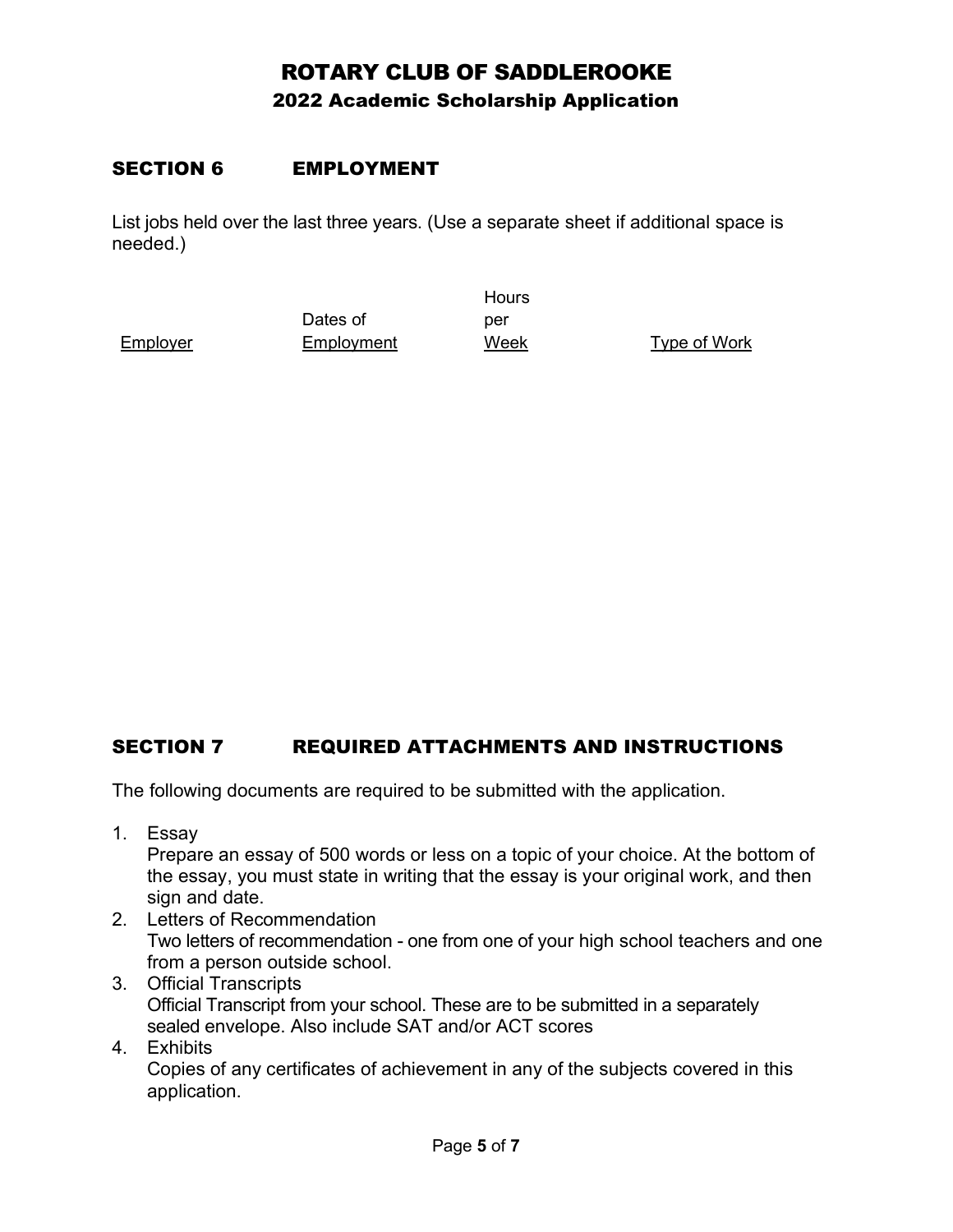## ROTARY CLUB OF SADDLEROOKE

2022 Academic Scholarship Application

### SECTION 8 PARENTAL (GUARDIAN) FINANCIAL STATEMENT

#### This section to be completed by the parent or guardian.

NOTE: If desired, this section, once completed, may be submitted in a sealed envelope.

1. Please indicate the number of people in your household and your family income below.

| <b>Household Size</b>                      | <b>Family Income</b>                                                                                                               |
|--------------------------------------------|------------------------------------------------------------------------------------------------------------------------------------|
| 3 or less<br>4 or 5<br>6 or 7<br>8 or more | Less than \$20,000<br>\$20,000 to 40,000<br>\$40,000 to 60,000<br>\$60,000 to 80,000<br>\$80,000 to 100,000<br>More than \$100,000 |

- 2. Will the family have a member(s) in addition to the applicant paying full-time college expenses in the 2022 - 2023 academic school year?  $Y/N$  How many more?
- 3. Has the applicant applied for and/or been awarded any other scholarships or grants? Y/N If yes, indicate the amount of the scholarship and/or grant, what it pays for (tuition, books, etc.) and the period covered (semester, academic year or more).

| Amount            |                        |
|-------------------|------------------------|
| of Scholarship or | Pays For               |
| Grant             | (Tuition, Books, Etc.) |

Period Covered (Semester, Academic Year, or More

4. In the space below or on a separate sheet, please prepare a statement indicating the applicant's need for financial assistance in attending college and your inability to provide that financial support. Any other financial hardships may be explained.